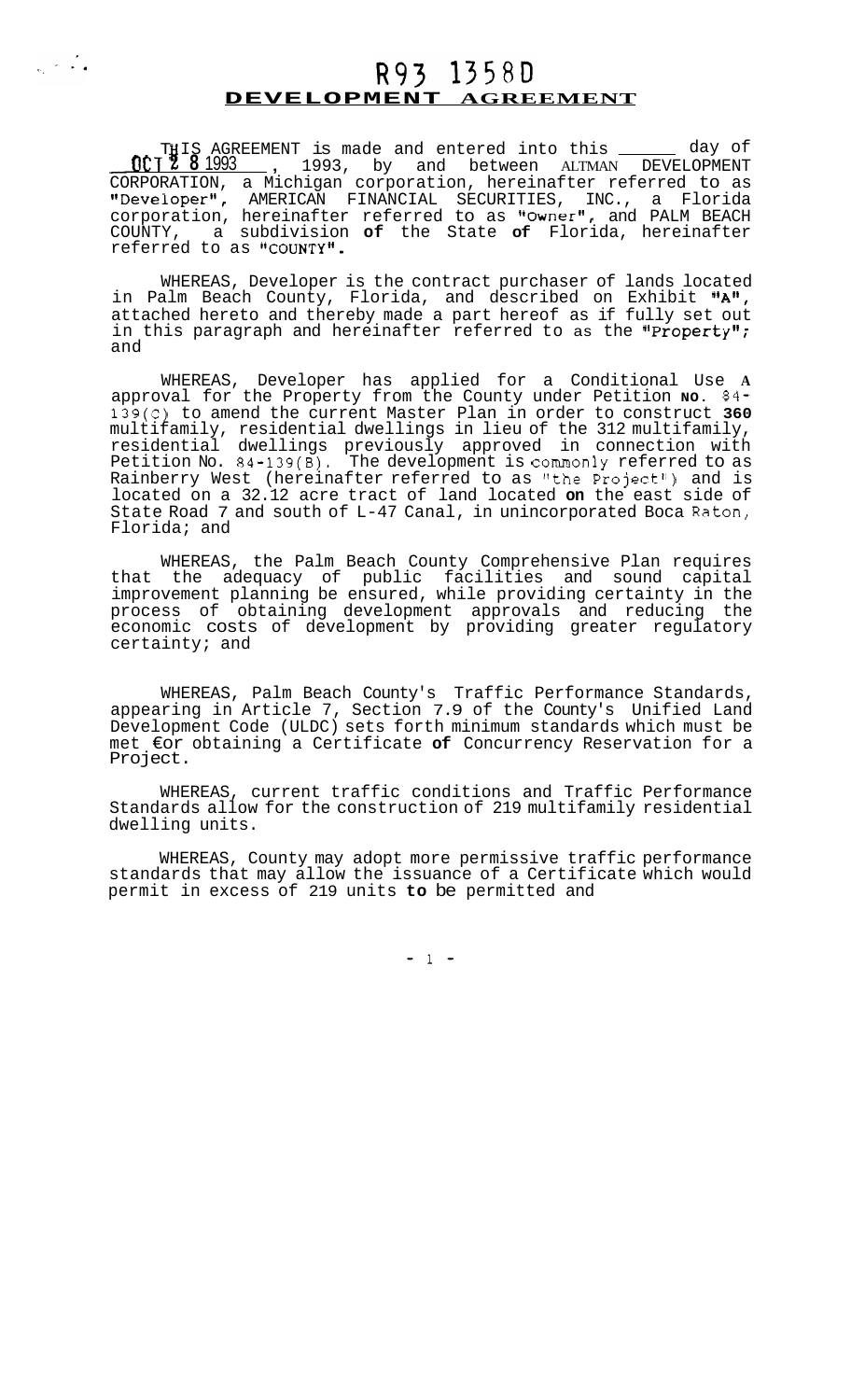WHEREAS, Developer is desirous of obtaining a Conditional Certificate of Concurrency Reservation from the County for the Project, which under the County's "Adequate Public Facilities Standards1', Article **11** of the ULDC, is a prerequisite for obtaining development approvals from the County; and

WHEREAS, both Developer and the County desire to enter into a Development Agreement under the provisions of Article **12** of the ULDC, which establishes certain minimum standards for such a Development Agreement.

**NOW** THEREFORE, for and in consideration of these premises, the mutual undertakings and agreements herein contained and assumed, Developer and County hereby covenant and agree as follows:

**1.** The foregoing statements are true and correct.

2. The definitions and references provided in Article **3** of the ULDC shall be applied in interpreting the terms as used in this Agreement and shall apply unless the context indicates a different meaning.

**3.** This Agreement shall consist of the following provisions:

A. Leaal description and owner. The Owner of the Property is American Securities Financial, Inc., a Florida corporation. The contract purchaser of the Property is Developer. The legal description of the Property, including the Palm Beach County Property Control Number is attached as Exhibit "A". A boundary survey showing the Property in its entirety as proposed for development prepared by Greenhouse and O'Mara, Inc. is attached as Exhibit "C".

B. Duration. This Agreement shall continue for the earlier of the satisfaction **of** the conditions set forth in subparagraph **1.** of paragraph **3.0** of this Agreement **or** ten **(10)**  years. This Agreement may be terminated, amended or extended by mutual consent **of** the Board of County Commissioners of Palm Beach County and the Developer subject to the public hearing process set forth in Article **12,** Section **12.4.E** of the ULDC.

**C.** Uses, densities, intensities and heiuht.

**(1)** The Project is proposed **to** consist of *360*  dwelling units if permitted by the Board **of** County Commissioners of Palm Beach County. The maximum permitted density of the land **is** twelve **(12)** dwelling units per acre (12 du/a).

-2-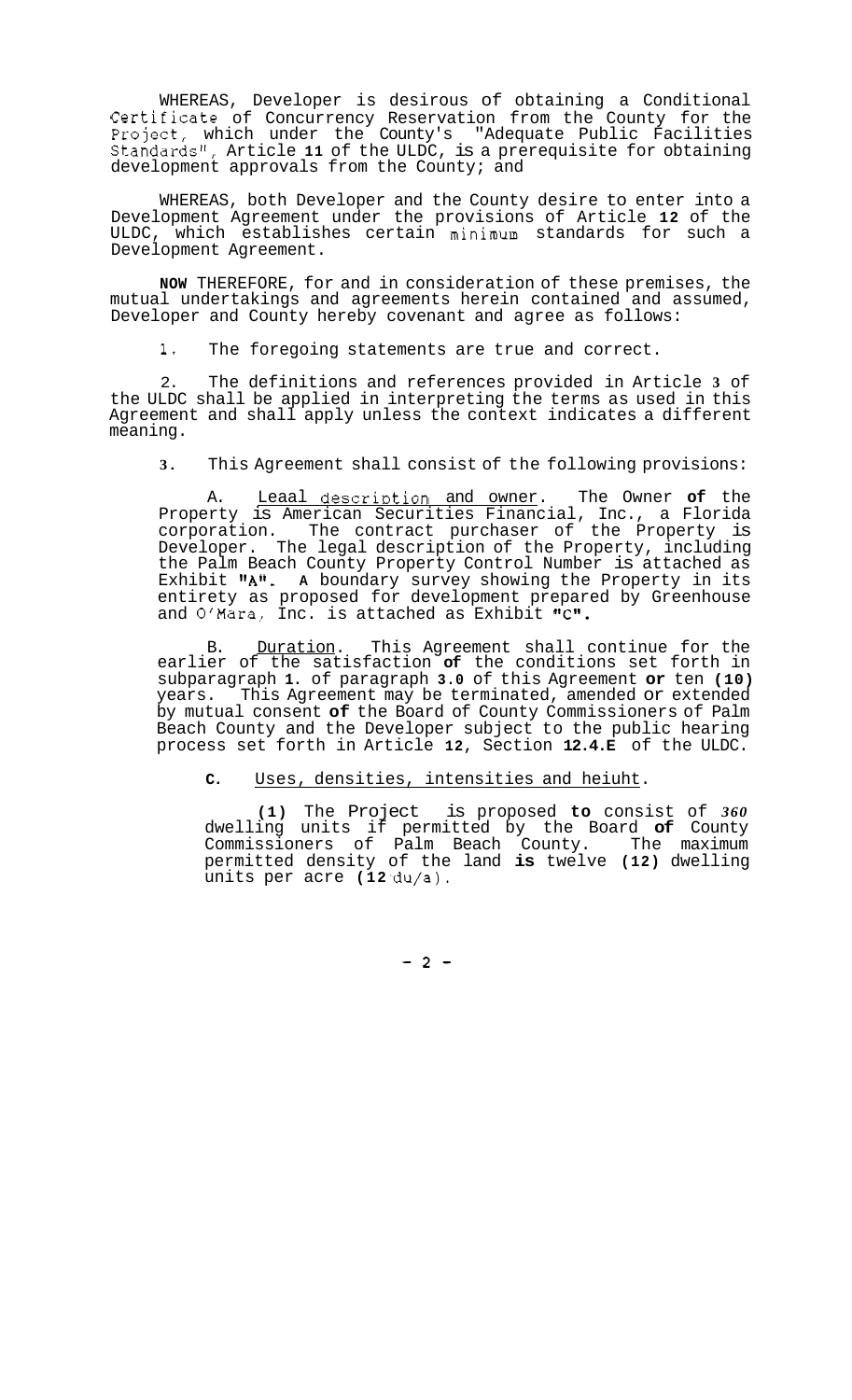**(2)** In addition to **360** multifamily dwelling units requested, the Project shall consist of other improvements including but not limited to:

- a. Security Gate
- b. Garages and Carports
- c. Clubhouse
- d. Racquetball Court
- e. pool

 $\mathcal{N}_{\rm eff}$  and  $\mathcal{N}_{\rm eff}$ 

- f. Tennis Courts and Basketball Court
- g. Playground

D. Future land use desiunation. HR **12** (High Density Residential **12).** 

**E.** The Property is currently zoned RS and RM/SE.

F. Conceptual plan. The Master Plan for the Project is attached as Exhibit "D".

*G.* Public facility adequacy. With the exception of traffic, all other public facilities for which adequacy determinations are required under the County's Comprehensive Plan (i.e. Mass Transit, Solid Waste, Potable Water, Sanitary Sewer, Drainage, Recreation/Open Space and Fire-Rescue) are available to serve the Project. Public utilities services will be provided to the Property **by** the Palm Beach County Water Utilities Department. A Developer's Agreement has been executed with Palm Beach County Water Utilities to reserve capacity for this site.

**H.** <u>Reservation(s) of dedication(s) of land</u>. None required.

**I.** Local development permits. An existing Certificate of Concurrency Reservation for **312** multifamily units for the Property issued July **22, 1993** exists and is attached as Exhibit<sup>t</sup> B ". The Certificate contains a condition which states as follows: **No** more than **(271)** two hundred and seventy one building permits until Glades Road (Lyons Road to Boca Rio Road) is widened to six **(6)** lanes. An application for Conditional Use **A** Modification to Master Plan (Petition **84- 139[C])** was filed with Palm Beach County on June *7,* **1993.**  Upon final approval of Petition **No. 84-139(C),** the Developer Will apply to the County for plat approval, paving and drainage permits and building permits for the Property as and when required by County land development regulations.

J. **Local development permits obtained by property** owner. All necessary local development permits above shall be obtained at the sole cost of the Developer. In the event that

 $-3-$ 

 $\frac{1}{\sqrt{2}}$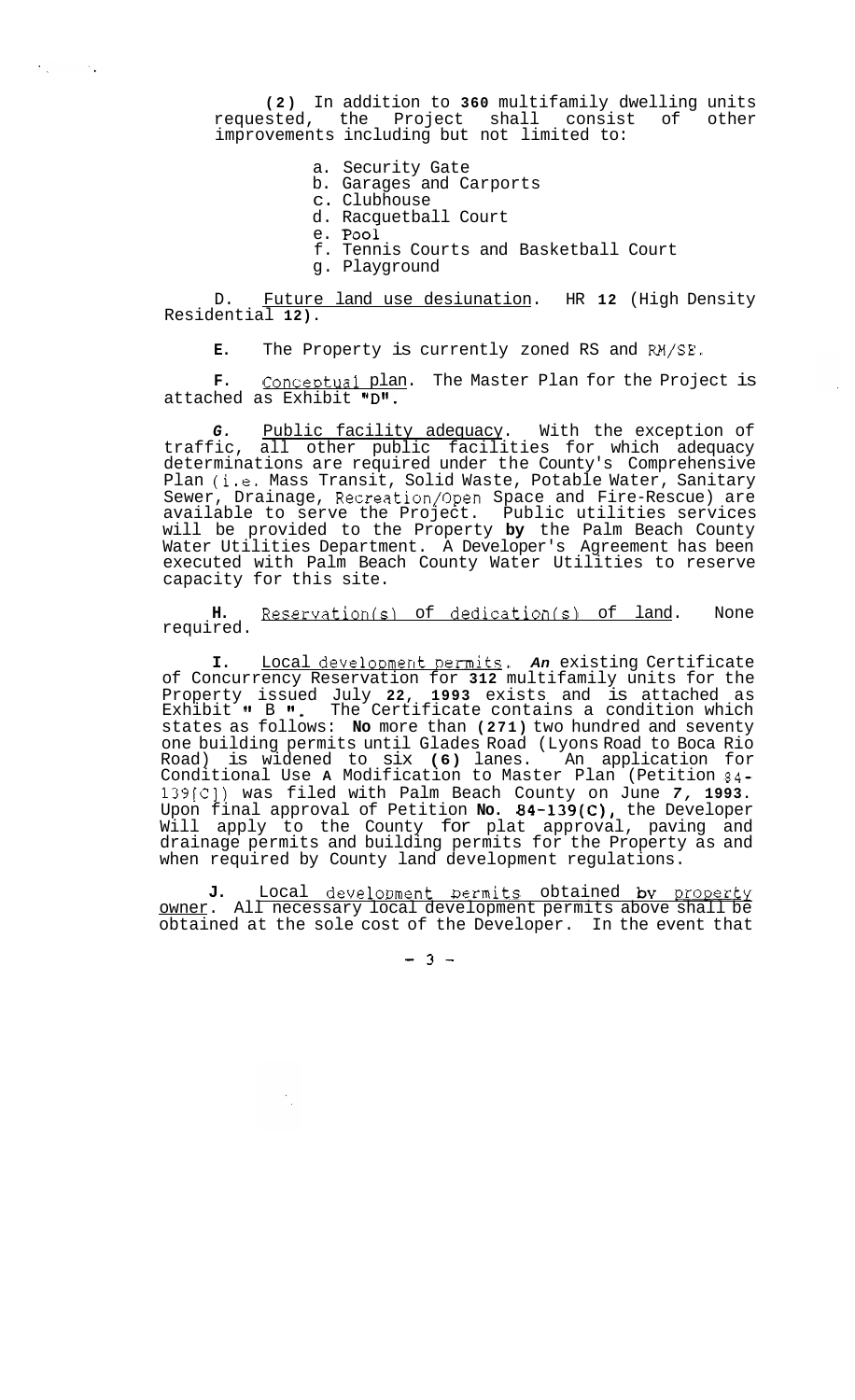any such local development permits are not received when required by County land development regulations, no further development of the Property shall be allowed until such time as the Board **of** County Commissioners has reviewed the matter and determined at public hearing whether or not to terminate the Development Agreement, or to modify it in a manner consistent with the public interest and the Comprehensive Plan.

K. Consistency with Comprehensive Plan. The parties find and agree that multifamily residential development is consistent with the Palm Beach County Comprehensive Plan.

L. Consistency with land development reuulations. The parties find and agree that multifamily residential development is consistent with the site development standards contained in Article 7 **of** the ULDC.

**M..** ComDliance with laws not identified in Development Aureement. Failure of this Agreement to address a particular permit, condition, term or restriction shall not relieve the Developer of the necessity of complying with the law governing said permitting requirements, conditions, terms or restrictions, and any matter or thing required to be done under existing ordinances **of** Palm Beach County shall not be otherwise amended, modified or waived unless such modification, amendment or waiver is expressly provided for in the Agreement with specific reference to the provisions *so*  waived, modified **or** amended.

## **N.** Periodic Review; Breach.

 $\sim$   $\sim$ 

**(1)** Annual Review. The Board of County Commissioners shall review the development subject to this Agreement every twelve **(12)** months, commencing twelve **(12)** months after. the effective date of the Agreement.

**(2)** Initiation. The annual review shall be initiated by the Developer subject to the Agreement submitting an annual report to the Planning Director, along with the review fee as adopted by the Board **of**  County Commissioners. The initial annual report shall be submitted eleven **(11)** months after the effective date **of**  the Agreement, and every twelve **(12)** months thereafter.

(3) Compliance. If the Planning Director finds and determines that the Developer has complied in good faith with the terms and conditions of the Agreement during the period under review, the review for that period is and **shall** be concluded.

 $-4-$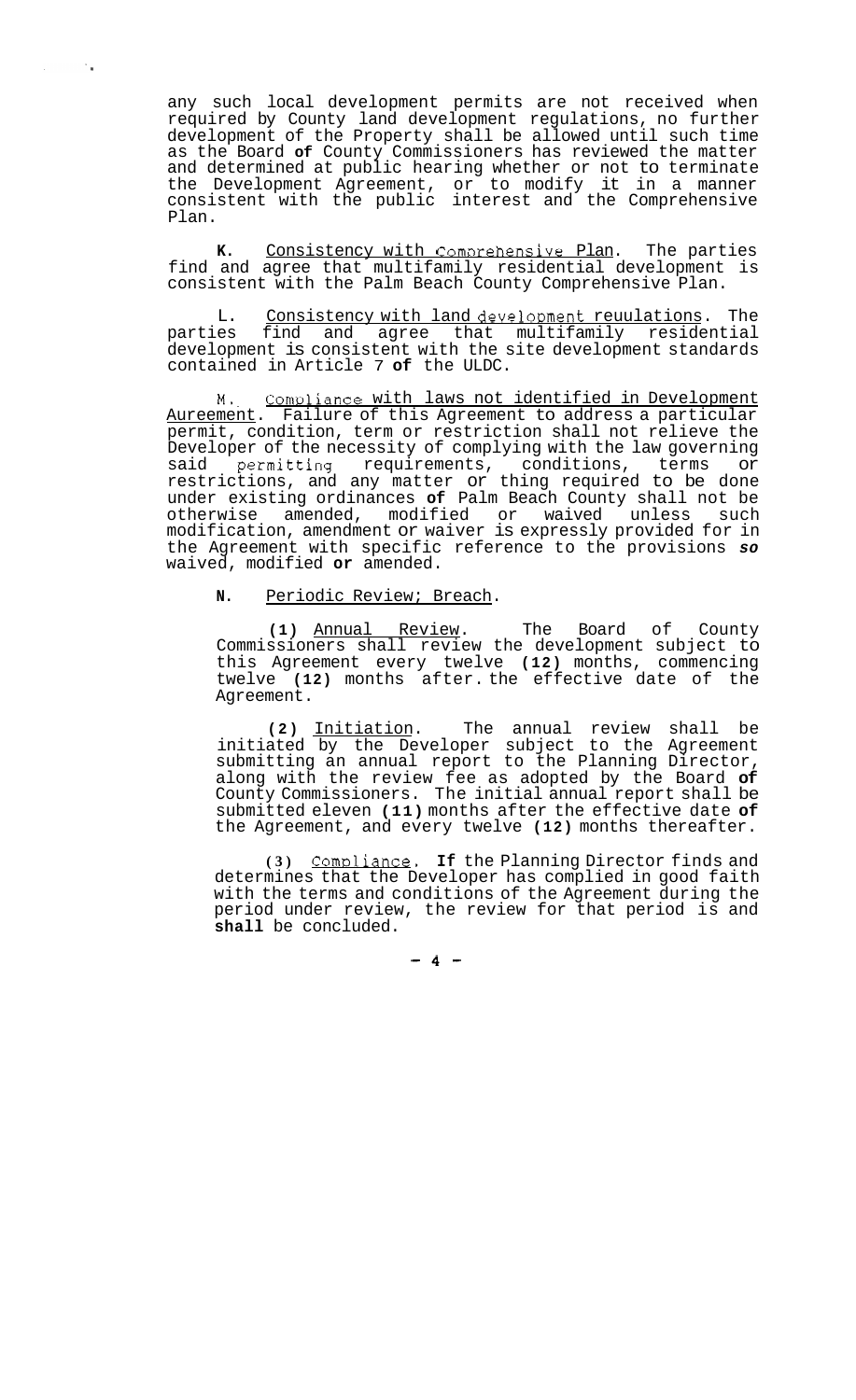**(4)** Breach. If the Planning Director makes a preliminary finding that there has been a failure to comply with the terms of this Agreement, such find tng shall be referred to the Board of County Commissione: $s$ , who shall conduct two (2) public hearings pursuant to the requirements **of** Article **12,** Sec. **12.4.E** of the ULDC, at which the Developer may demonstrate good faith compliance with the terms of the Agreement. If the Board of County Commissioners finds and determines during the public hearings, on the basis of substantial competent evidence,  $\overline{\phantom{a}}$ that the Developer has not complied in good faith with the terms and conditions of the Agreement during the period under review, the Board of County Commissioners may modify or revoke the Agreement.

*0.* Conditions necessary to insure compliance with C<sub>2</sub>de and Plan.

**(1)** Prior to site plan certification for more than **219** multifamily residential dwelling units, for the residential development project that is the subject of this agreement, the Developer shall be certified by the County Engineer and the County Attorney's office to have satisfied the Countywide Traffic Performance Code's Standards ("Traffic Standards"). The following shall be deemed to satisfy the Traffic Standards:

(i) "Final adoption by County of pending Amendments to the Traffic Circulation Element **of**  the County Comprehensive Plan as the County's revisions to the Traffic Standards ("Revised Traffic Standards"). These amendments will allow for the new peak hour, peak season, peak direction standards for Alternate Test **#1,** which standards have been currently adopted by the State of Florida Department **of** Transportation: **OR** 

(ii) Commencement of construction for the sixlaning of Glades Road from Lyons Road to Boca Rio Road, plus the appropriate paved tapers.

(2) Until commencement of the construction for the six-laning **of** Glades Road from Lyons Road to Boca Rio Road or the adoption of the Revised Traffic Standards, no building permits beyond those for **219** units shall be issued for the Project until after the Developer has submitted **a** revised traffic study acceptable to the County Engineer demonstrating that the applicz.ble Countywide Traffic Performance Standards can be met for the total Project. If the results of the revised traffic study demonstrate that the Project cannot meet the

 $-5-$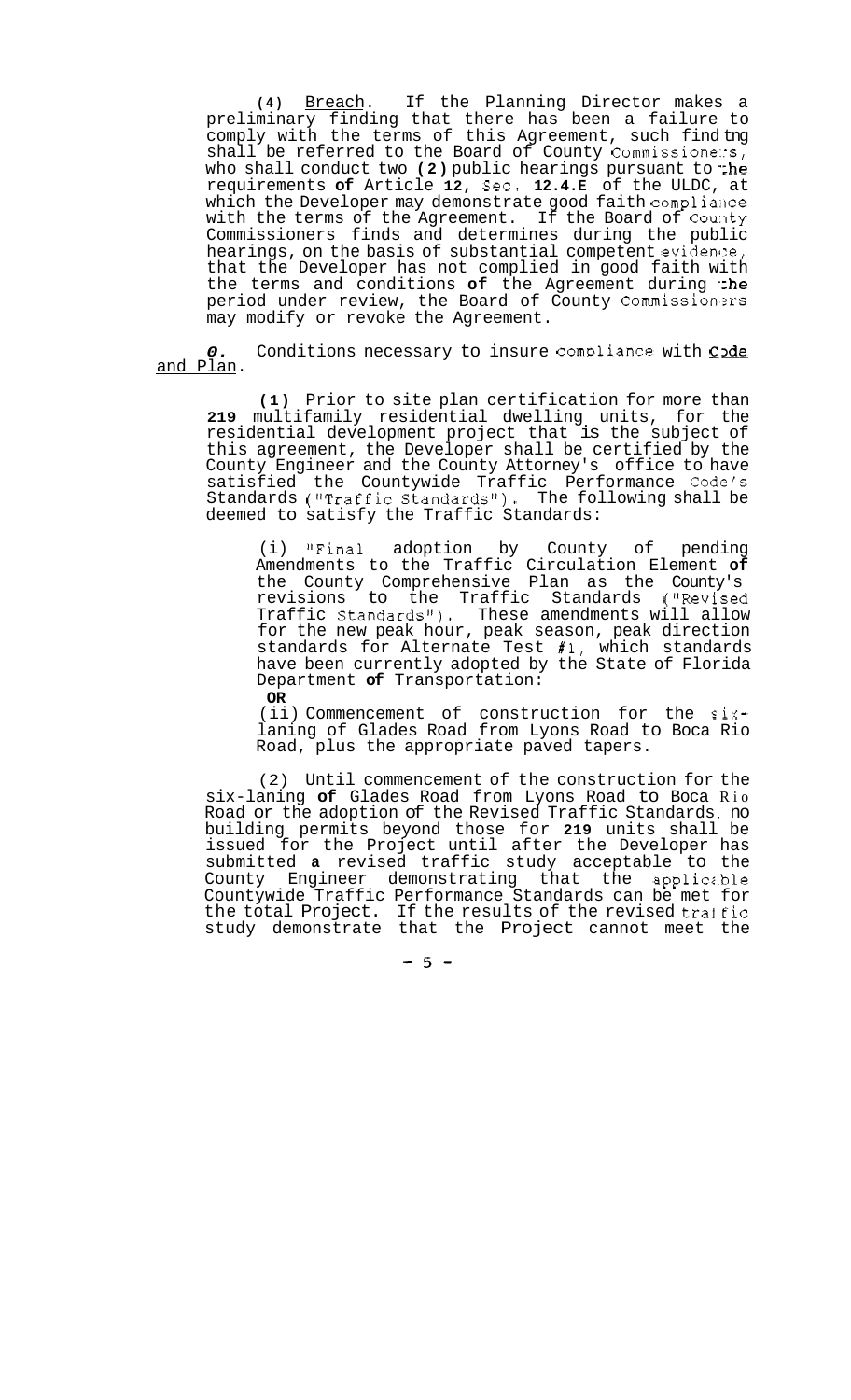applicable Countywide Traffic Performance Standards for<br>in excess of 219 units, the Developer shall be in excess of 219 units, the Developer shall responsible for funding any roadway improvements that may be necessary to meet the Countywide Traffic Performance Standards if it desires to be granted building permits to construct more than **219** units. Also, before any building permits are issued beyond those for **219** units based upon the funding of any roadway improvements by Developer, this Development Agreement shall be revised if necessary to include provisions for assuring in a timely manner the funding of any roadway improvements that may be necessary for meeting the Countywide Traffic Performance Standards for any of the **161** conditionally-approved but unbcilt units the Developer plans to construct.

P. Governina Law. This Agreement and the rights and obligations created hereunder shall be interpreted, construed and enforced in accordance with the laws of the United States and Florida. If any litigation should be brought in connection this Agreement, venue shall lie in Palm Btlach County, Florida, and the prevailing parties shall be entit.led to court costs and reasonable attorney's fees.

Q. Effect of existing laws on lands subject to Aureement.

**(1)** Local Laws at Time of Approval Govern. IJpon the approval of this Agreement, the laws, codes, and policies **of** Palm Beach County in effect at the time! of execution of the Agreement shall govern the development **Of** the land, subject to the terms of the Agreement, and for the duration of the Development Agreement.

**(2)** Countwide Traffic Performance Standalrds; future application. It is specifically anticipated 'hat the more permissive revisions to the Countywide Traffic Performance Code, presently being reviewed by the Department of Community Affairs as part of Comprehen:;ive Plan Amendment , including the Revised Traffic Standa:rds, if adopted by the Board of County Commissioners, may be applied to the application **for** Conditional Use **A,** .:hat gives rise to this Development Agreement. It is agreed and understood by the parties that the application of these Standards shall not require the public hearing specified in subparagraph  $3.Q(3)$  below in order to apply to this Development.

**(3)** Exceptions to Local Law Reauirements. '?alm Beach County may apply more stringent subsequently adopted laws to the lands that are subject to :his Agreement only if the Board of County Commissioners **holds** 

*-6-*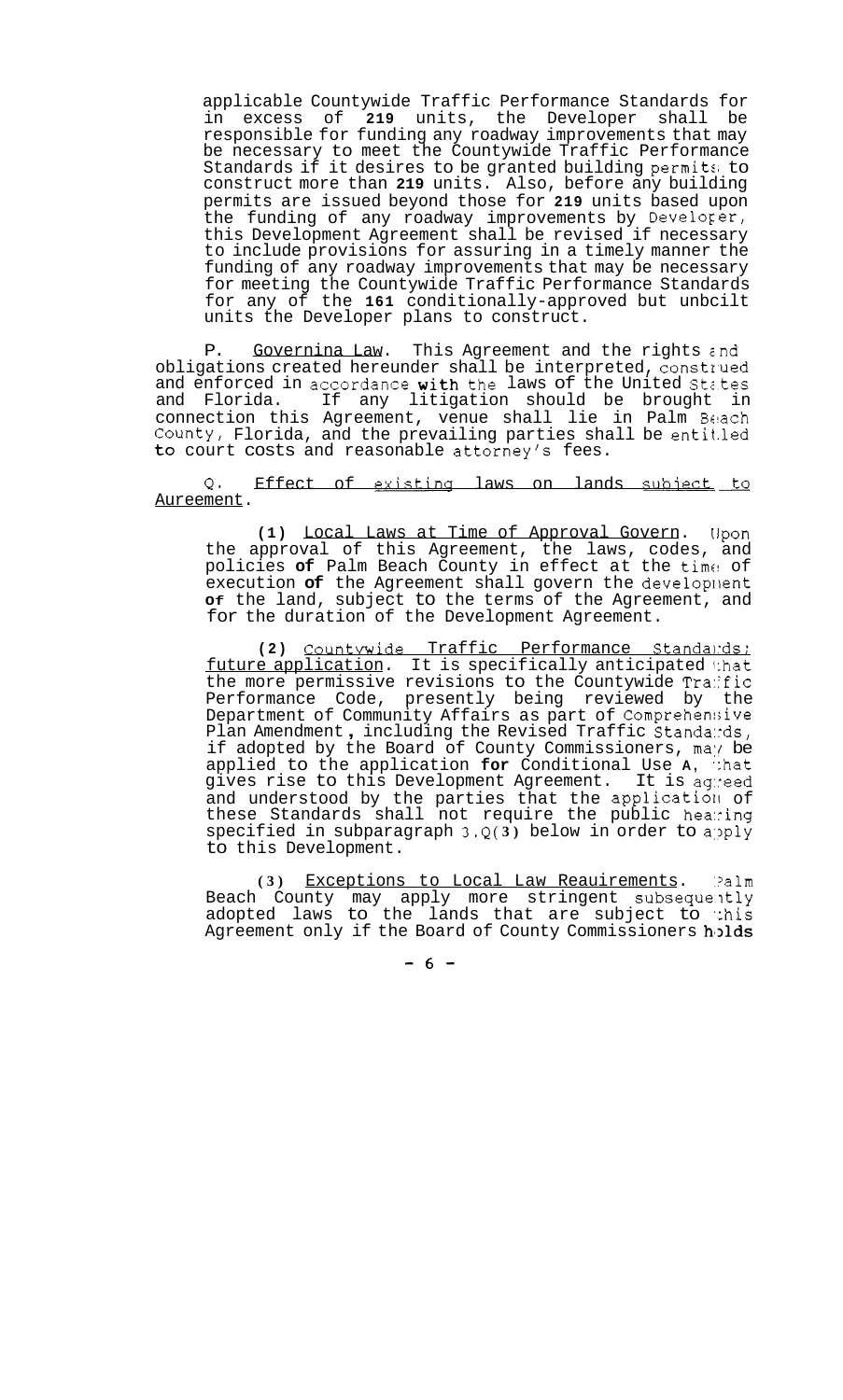one public hearing noticed pursuant to the requirements Of Article **12,** Sec. **12.11 of** the **ULDC** and determines any one of the following:

(i) Not in Conflict with Laws Governing Aareement. The more stringent subsequently adopted laws are not in conflict with the laws governing the Agreement, and do not prevent the development of the land uses, intensities, or densities set fcrth in the Agreement;

(ii) Essential to Public Health, Welfare **and**  Safety. The more stringent subsequently adorted laws are essential to the public health, safet) or welfare, and expressly state that they shall apply to the development that is subject to the Agreement;

(iii) Anticipated and Provided for in Agreement. The subsequently adopted laws are specifically anticipated and provided for in the Agreement;

(iv) Substantial chanaes in Conditions. ])a lm Beach County demonstrates that substantial changes have occurred in pertinent conditions existing at the time of approval of the Agreement; or

(v) Substantially Inaccurate Information. 'his agreement is based upon substantially inaccumate information supplied by Developer.

**R.** Severability. If any provision **of** this Agreement or the application thereof to any person or circumstance shall be invalid or enforceable to any extent, the remainder of  $\therefore$ his Agreement and the application of such provision to other persons or circumstances shall not be affected thereby and shall be enforced to the greatest extent permitted by  $l$ av.

*S.* Entire Aqreement; Amendment or cancellation by mutual consent.

**(1)** This Agreement contains the entire Agreenent between the parties. No right, duties or obligations **of**  the parties shall be created unless specifically set forth in the Agreement. **No** amendments or modifications of this Agreement will be binding and valid unless nade in writing and executed and approved by the parties or their successors or assigns.

*-7-*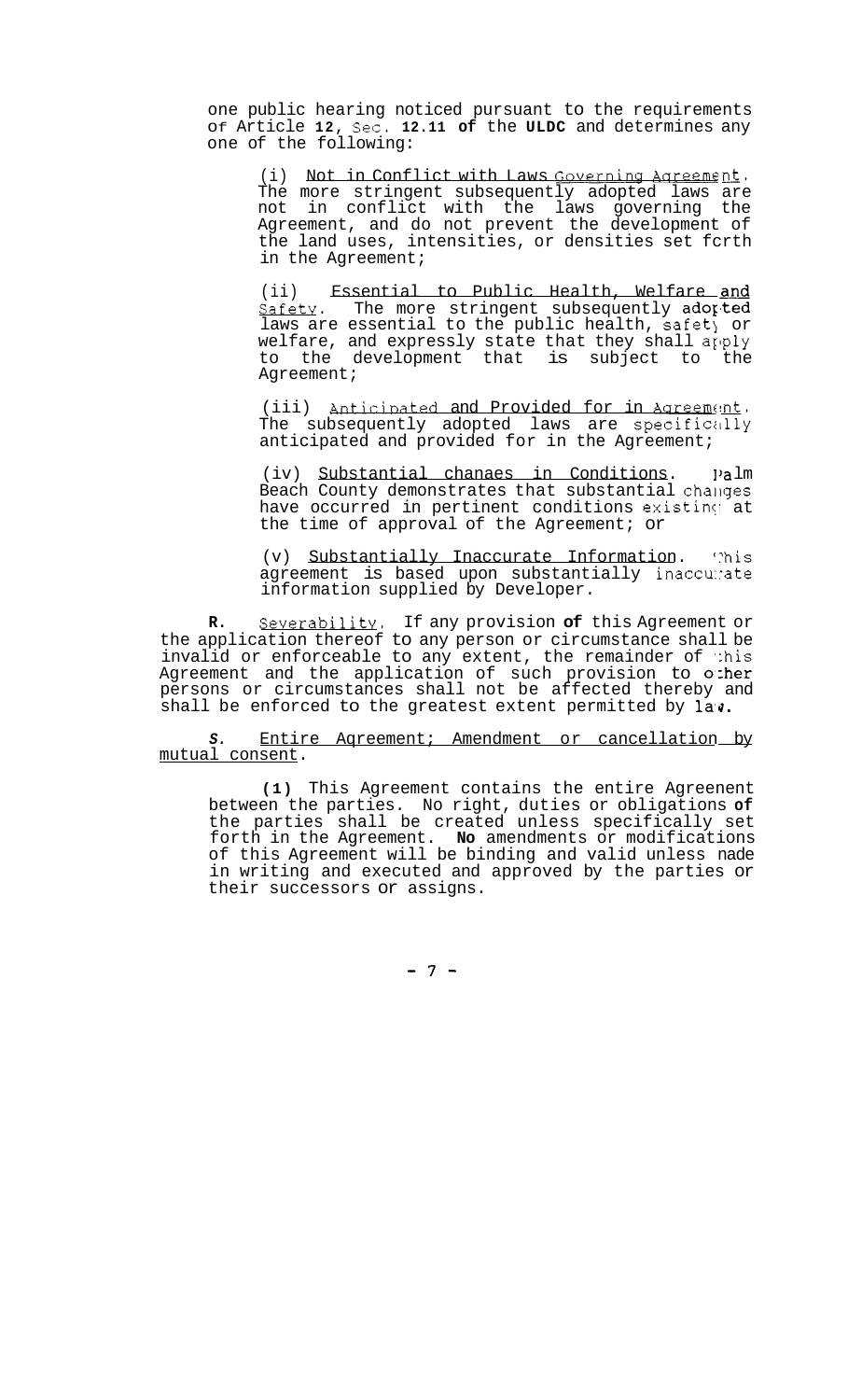(2) This Agreement may be amended or cancelled by mutual consent **of** the parties subject to the Agreement, or by their successors in interest. Prior to amending the Agreement, two (2) public hearings shall be held on the proposed amendment, consistent with the requirements of Article **12,** Sec. 12.4.E of the ULDC.

T. Bindinq Aareement. This Agreement shall inure to the benefit of and shall bind the parties, their heirs, successors or assigns. This Agreement may be assigned without consent of any Party and all of the terms and conditions set forth herein shall inure to the benefit of and shall bind the assignee.

U. Acceptance. This Agreement must be accepted by the parties hereto and fully executed.

V. Effectiveness. This Agreement shall only become effective if Petition 84-134(C) is approved and such apprcval remains in force and effect. **In** addition, this Agreenent shall not be effective until its recordation in the Puklic Records **of** Palm Beach County, Florida.

**IN** WITNESS WHEREOF, Developer, Owner and County have exea ted or have caused this Agreement, with the named Exhibits attached **to**  be duly executed in several counterparts, each of which countery art shall be considered an original executed copy of this Agreemert.

WITNESSES: DEVELOPER:

ALTMAN DEVELOPMENT CORPORATION,<br>a Michigan corporation

ON ,<br> $\overline{\phantom{a}}$ D \_c Flir  $By:$ Robert Altman

Its: Vice President

OWNER :

**AMERICAN** SECURITIES FINANC: AL, INC., a Florida corporation

 $By:$ part t Print Name: لاس بهجم  $Its:$ 

 $\int$ 

 $a -$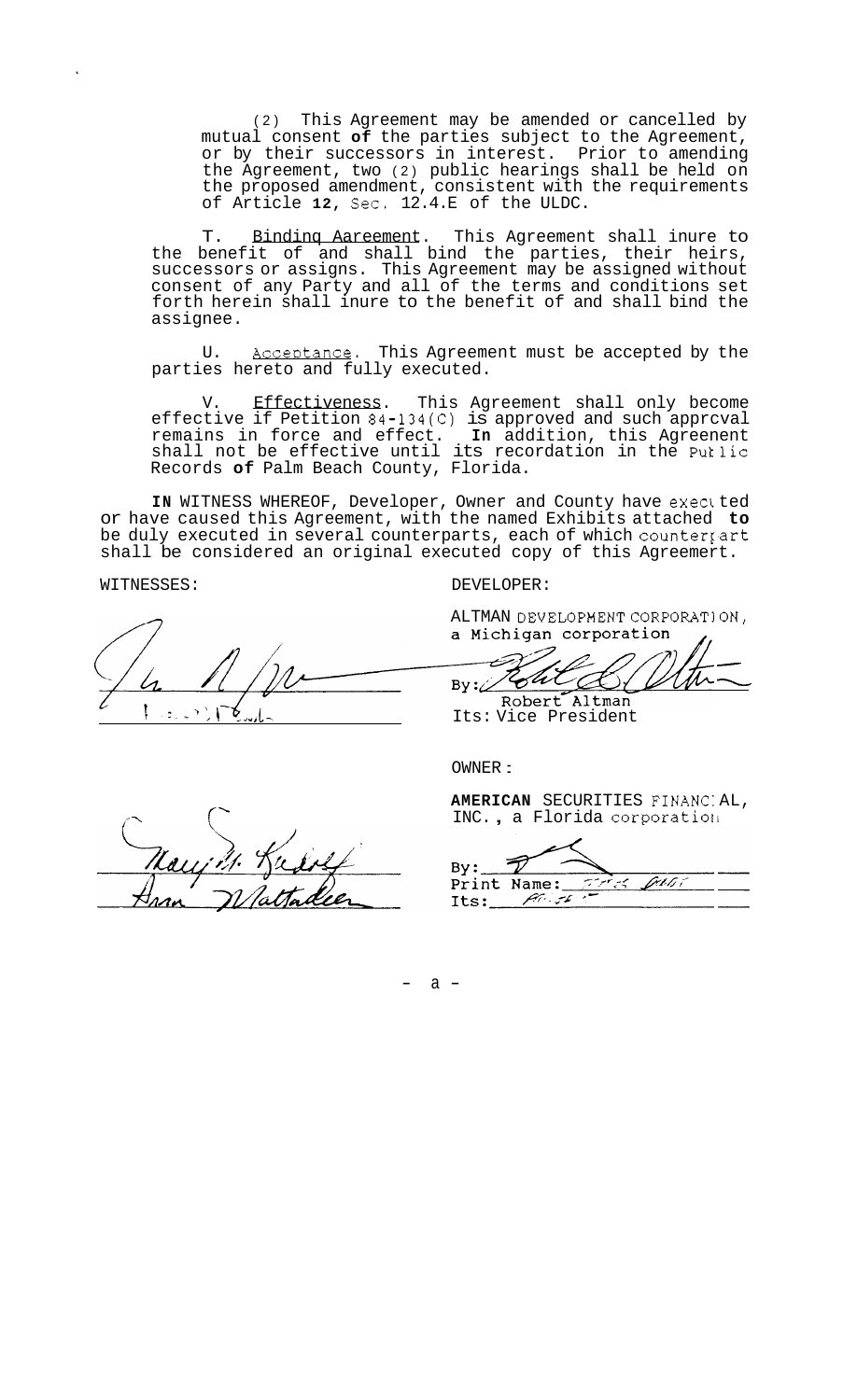R93 1358D

ATTEST : DOROTHY H. WILKEN, Clerk

 $(\kappa \in \mathcal{V})$   $\Delta$  $\hat{a}$ **By:** Copeputy Clerk

UNTY, APPROFED AS TO RECHIFICAL ARRANGEMENTS

By: Virector PBC Planning Division

STATE OF  $F|ori\alpha$ Beach COUNTY OF  $\mathcal{L}_{\infty}$ 

PALM BEACH COUNTY, FLORIDA, BY ITS BOARD **OF** COUNTY COMMISSIONERS

**Let** Chairmab **CCT 2** 8 1993

APPROVED AS TO FORM AND LEGAL SUFFICIENCY

'uv  $\widetilde{\mu}$  $Bv:$ 

County Attorney

I HEREBY CERTIFY that on this day before me, an officer duly qualified to take acknowledgements, appeared Robert Altman, as<br>Vice/ President of Altman Development Corporation, to me known to be the person who signed the foregoing instrument, as such officer, and who acknowledged the execution thereof to be his free act and deed as such officer for the uses and purposes therein mentioned, and that the said instrument is the act and deed of said corporation, and such execution having been authorized by the governing  $body$ thereof.

Witness my hand and official seal in the County and State last aforesaid this  $11th$  day of  $0c$  to be  $\gamma$ , 1993.

 $\frac{d}{d}$  $\overline{z}$ ੇ pellen  $\mathfrak{U}$ (Notary Seal) Motary Public, State of Florida My commission expi $\not\!\! E$ es:  $\mathbf{z}$  $\subset$ NOTARY PUBLIC; STATE OF FLORIDA AT LARGE  $r_{\theta_A}$ **MY COMMISSION EXPIRES SEPTEMBER 08, 1994 EONDED THRU HUCKLEBERRY & ASSOCIATES**  $FLOX/PA$ STATE OF \_ COUNTY OF **3ADE** 

I HEREBY CERTIFY that on this day before me, an officer duly qualified to take acknowledgements, appeared *7'X/c/R doob2'* -, qualified to take acknowledgements, appeared <u>TAICIA Joody</u><br>as <u>PALSIBLUIT</u> of AMERICAN SECURITIES FINANCIAL, INC., a Florida corporation, to me known *to* be the person who signed the foregoing instrument, as such officer, and who acknowledged the

*-9-*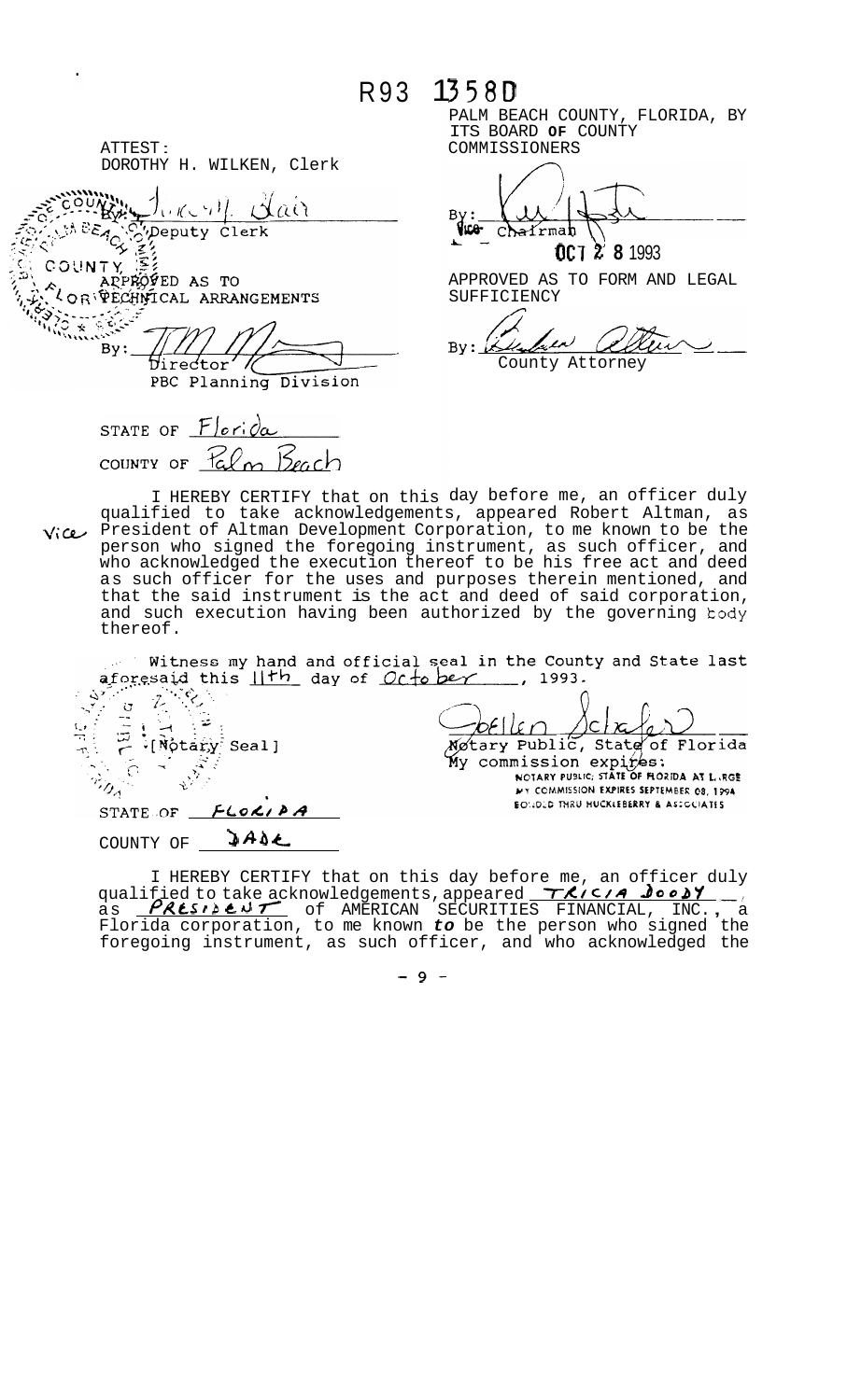execution thereof to be his free act and deed as such officer for the uses and purposes therein mentioned, and that the said<br>instrument is the act and deed of said corporation, and such<br>execution having been authorized by the governing body thereo:'.

WITNESS my signature and official seal at said County and<br>State, the day and year last aforesaid,  $74.5$   $14.74$   $2.47$  $0CTiSER, 1993$ 

[Notary Seal]

. marketing 深思 ٣ī, **Parageter**  $\begin{split} \mathcal{L}^{(1)}_{\mathcal{M}} = \mathcal{L}^{(1)}_{\mathcal{M}} \mathcal{L}^{(1)}_{\mathcal{M}} = \mathcal{L}^{(1)}_{\mathcal{M}} \mathcal{L}^{(1)}_{\mathcal{M}} \mathcal{L}^{(1)}_{\mathcal{M}} \mathcal{L}^{(1)}_{\mathcal{M}} \mathcal{L}^{(1)}_{\mathcal{M}} \mathcal{L}^{(1)}_{\mathcal{M}} \mathcal{L}^{(1)}_{\mathcal{M}} \mathcal{L}^{(1)}_{\mathcal{M}} \mathcal{L}^{(1)}_{\mathcal{M}} \mathcal{L}^{(1$  $\cdot$   $\circ$ **"DEPICULLARE LAPY SEAL"**<br>SANDRA LIDOURER<br>Comm. No. CC233099<br>My Comm. Exp. 426-95

Somban X Laufer Notary Public, State of Florida<br>My commission expires: 4.18.95

THIS DOCUMENT PREPARED BY:<br>Clifford I. Hertz, P.A.<br>Broad and Cassel<br>Reflections Centre, 5th Floor<br>400 Australian Avenue South<br>West Paim Beach, Pl 33401<br>(407) 832-3300<br>(407) 655-1109 (Far)

R:\RE\00350\0098\DEVELOPM.AG1<br>CIHDDN09.208

 $-10 -$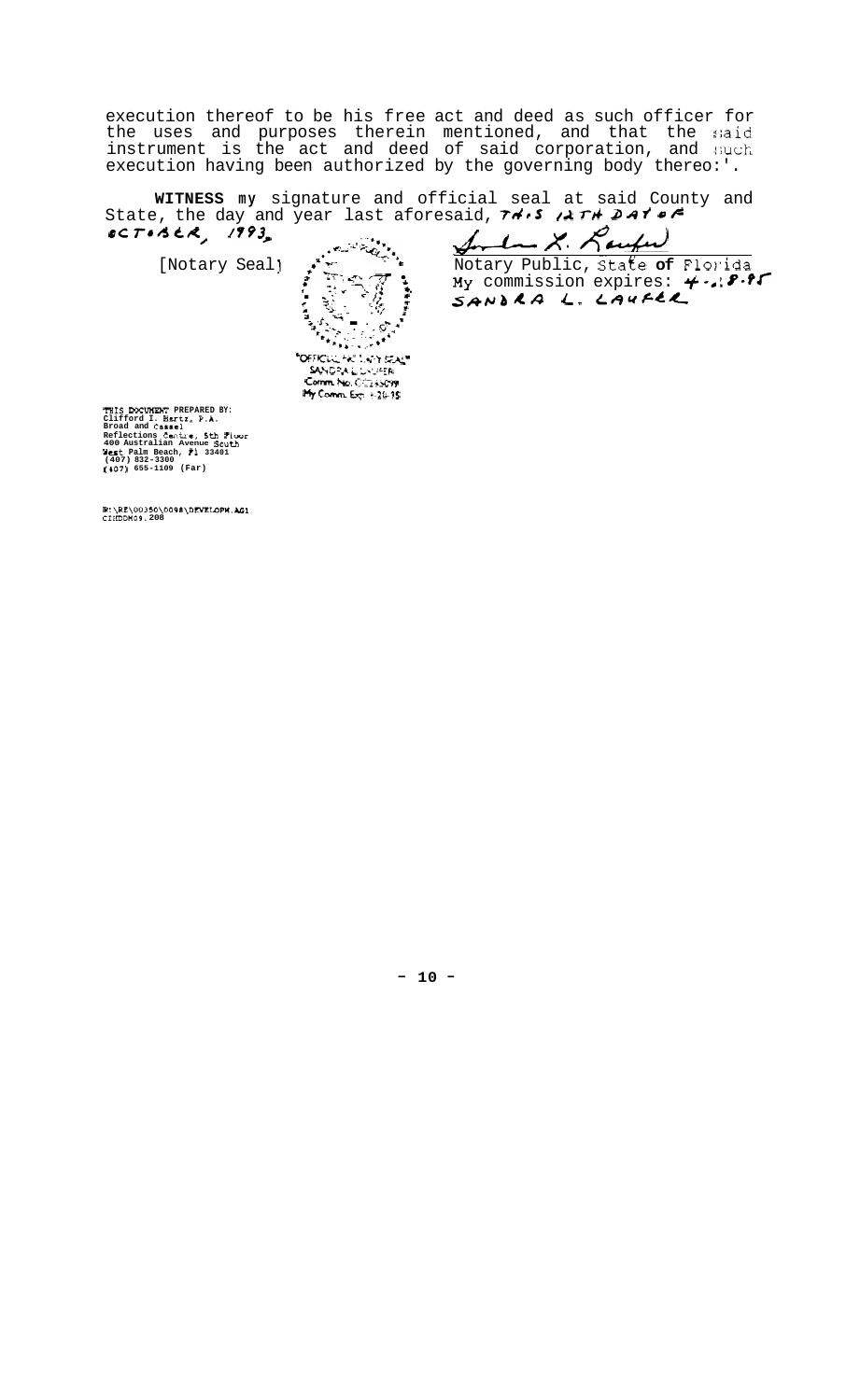## **EXHIBIT "A"**

 $\overline{ }$ 

## LEGAL DESCRIPTION

BEING **A** PARCEL OF LAND SITUATED IN SECTION **19,** TOVNSHIP *47* **SOUTH,** *RANGE* **42**  EAST, **ALSO** BEING **A** PORTION OF TRACTS **40** THRU *44,* BLOCK *78* OF **THE** Pan **BEACH**  FARXS COHPANY'S PLAT NO. **3, AS** RECORDED IN PLAT **BKK 2 PGS.** *4 5 - <sup>52</sup>***PAL <sup>K</sup>** BEACH COUNTY, FLORIDA, BEING **HOKE** PARTICULARLY DESCRIBED **AS** FOLLOVS:

BEGINNING AT THE NORTHVEST CORNER OF TRACT **42 OF** SAID BLOCK **78:** THENCE **NORTH** *89.* **37' 02'** EAST, ALONG THE -NORTH LINE OF SAID TRACT *42, AND* **TEE**  NORTH LINE OF TRACTS **39** THROUGH **41, OF** SAID PLAT, **A** DISTANCE OF **1656.7 1**  FEET: THENCE SOUTH 00<sup>°</sup> 22' 58' EAST, A DISTANCE OF 435.45 FEET: THENCE<br>SOUTH 89<sup>°</sup> 37' 02' VEST, A DISTANCE OF 458.56 FEET: THENCE SOUTH 00<sup>°</sup> 22' 58" EAST, **A** DISTANCE **OF** *460.65* FEET TO THE NORTH RIGHT- **O F- YAY** LINE OF CENTRl L PARK BOULEVARD NORTH: THENCE ALONG SAID NORTH RIGHT-OF-VAY LINE **Ik** <sup>E</sup> FOLLOVING FIVE COURSES AND DISTANCES **1)** SOUTH *89.* **37;** *02'* VEST,',A DISTANCE OF **223.09** FEET TO THE BEGINNING OF **A** CURVE, HAVING RADIUS OF **438.81 FEEST**  FROH YHICH **A** RADIAL LINE BEARS **SOO.** *22' 58'* **E;** THBNCE *2)* WESTERLY **AE'D**  SOUTHERLY ALONG THE ARC OF SAID **CURVE,** SUBTENDING **A** CENTRAL ANGLE **OF 21**  *29' 44'.* **A** DISTANCE **OF 218.24** FEET; THENCE **3)** SOUTH **61'** *07'* **18'** VEST, **A**  DISTANCE OF **198.25** FEET TO THE BEGINNING OF **A** CURVE HAVING **A** RADIUS **ClF**  *348.81* FEET FROM VHICH **A** RADIAL LINE BEARS NORTH *28. 52' 42'* VEST: THENC:E *4)* SOUTHWESTERLY **AND** YESTERLY ALONG THE **ARC** OF SAID CURVE., SUBTENDING **A**  CENTRAL ANGLE **OF 28.** *29' 44'.* **A** DISTANCE **OF 173.48** FEET; THENCE. *5)* **SOUI'H**  *89.* **37'** *02'* VEST, **A** DISTANCE OF **415.41 FEET** TO THE **VEST** LINE-'oF SAID BLOCK **78:** THENCE NORTH *00.* **53' 32'** VEST ALONG THE **VEST** LINE OF SAID BLOCK **78, A**  DISTANCE OF **1086.14** FEET TO TBB **POUT OF BEGINNING.** 

THE ABOVE DESCRIBED PARCEL CONTAINS 32.124 ACRES, HORE OR LESS.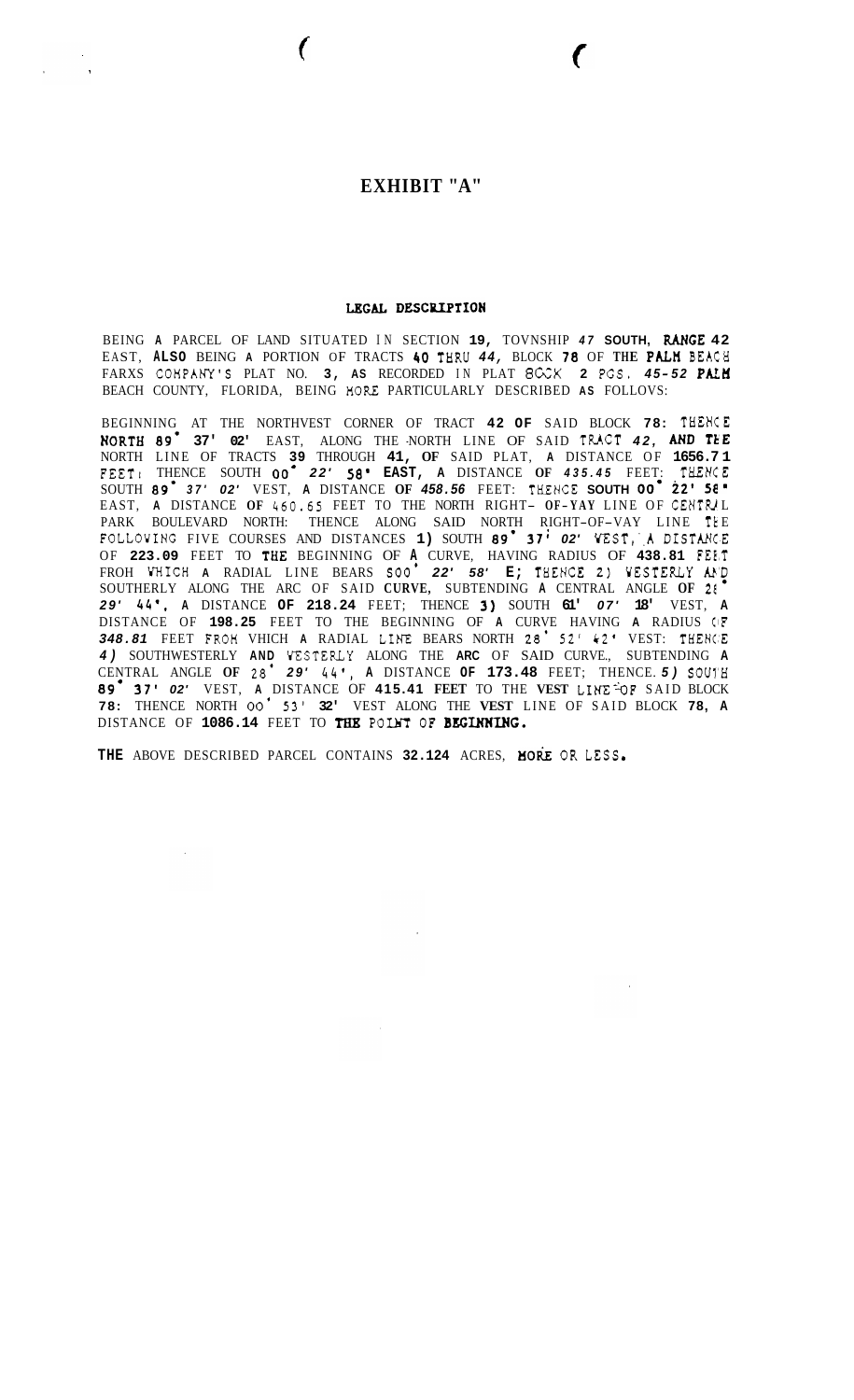Conditions Reverse Side For 4. General location or address  $\overline{05}$   $\overline{441}$ , North Central Blvd. 086 2. Property control to, 00-42-43-27-05-078-0391, 00-42-43-**PESCRITION OF PROPERTY** property has been granted a Certificate of Concurrency Reservation pursuant to the procedures in Under the provisions of Ordinance Number 90-10, effective February 1,1990, the following described 5. Uses and Amoun 312 Hulti-Familly Residences 3Sebdrison nane & no. (7 digit). Palm Beach Parms P1 3 1000described herein meets the density requirements of the 1989 Palm Beach County Comprehensive Plan, as amended Section VII of the Adequate Public Facilities Ordinance. Issuance of this certificate indicates that the property l. Project name\_Ralinberry\_FUD 27-05-078-0411 R42E, T47S, Sect 19, (32.12 acres Validity: This Certificate is valid for the life of  $Res.$   $R-92-183$   $Per$   $\frac{84-139}{3}$  ( $B$ )  $Be$   $B$ )  $Be$ contingent upon payment of all provider reservation fees each year for continued reservation of capacity CAPACITY RESERVED: TRUS ROAD  $\underline{1471}$  TRUS TRANSIT  $\underline{7.3}$  Mod potarle water  $\underline{1.236}$  mod santany sewer  $\underline{1.236}$ SOLD WASTE $4.24.2$  drawace avalued  $X$  essare respons avalued  $Y$  espir avalued  $X$  ess NUMBER OF HOUSING UNITS 312 SQUARE FEET OF NONRESIDENTIAL USE Unicorrenty Reservation Jasur Rule Unly 22, 1993 Applicution Class Number 91-06-06-004-C Expiration Batr\_July 22, 1994 "HXIIIIII" "B" Crab de la Context **Ortificate** \* See  $\tilde{t}$ m Ammal Verification of Previder Reservation Fors Handaly<br>Hanga Bayang **AND DESCRIPTION**  $\frac{M}{2}$ **BEARING REA** Trunent Y **E DATNO 2 DATION**  $\mathbf{R}$ 

14076551109

PACE.003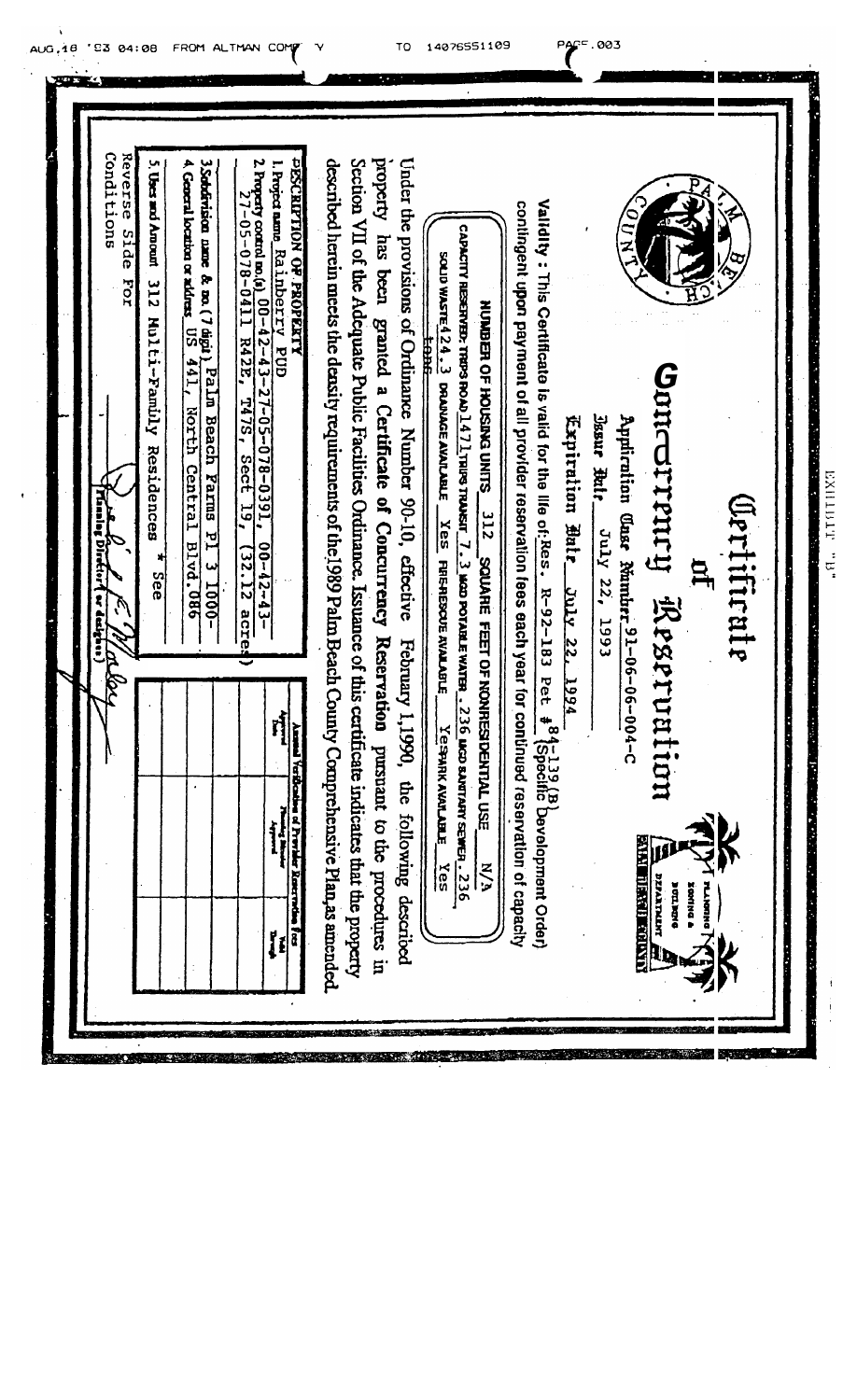

 $\ddot{\phantom{a}}$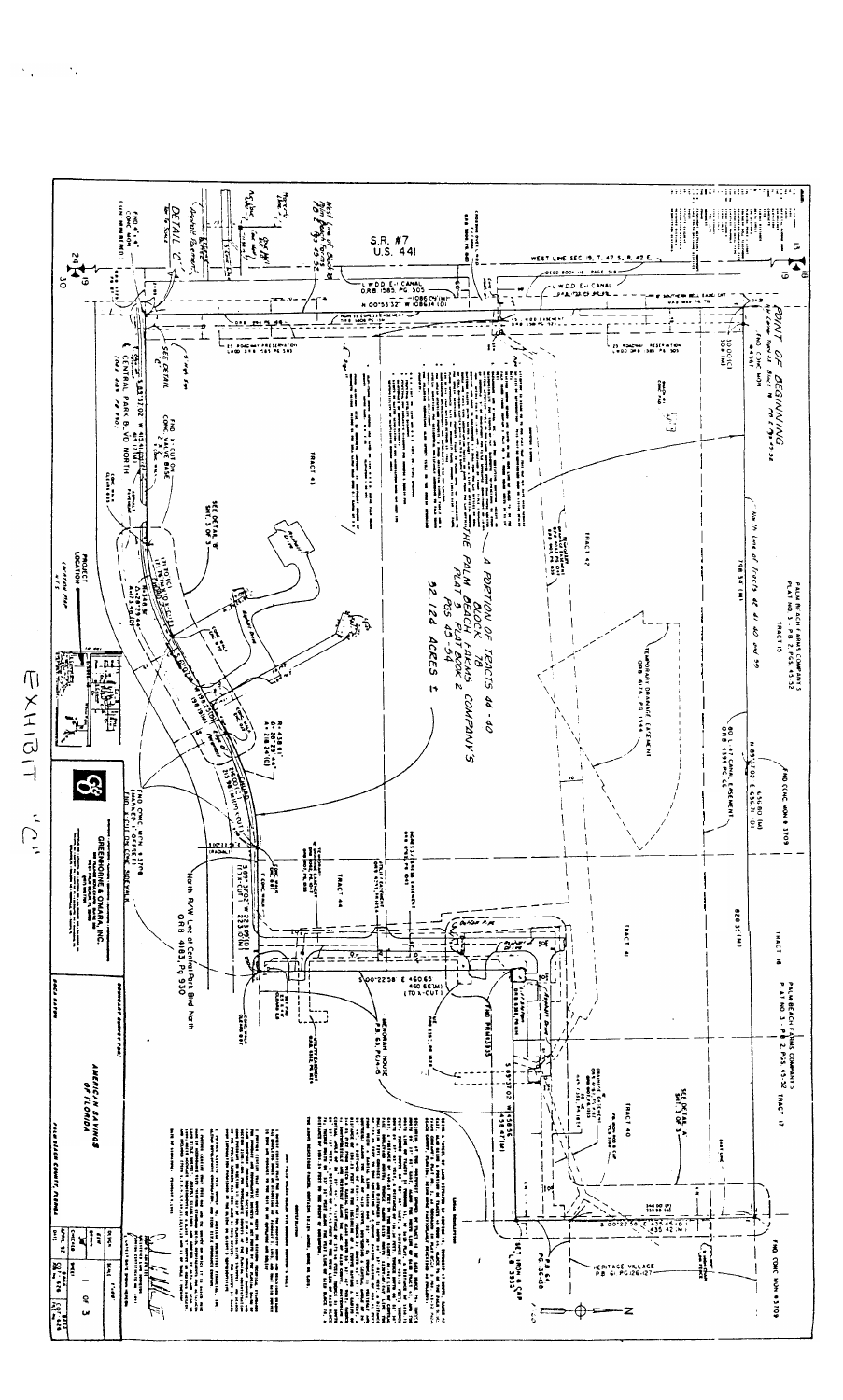

 $\ddot{\cdot}$